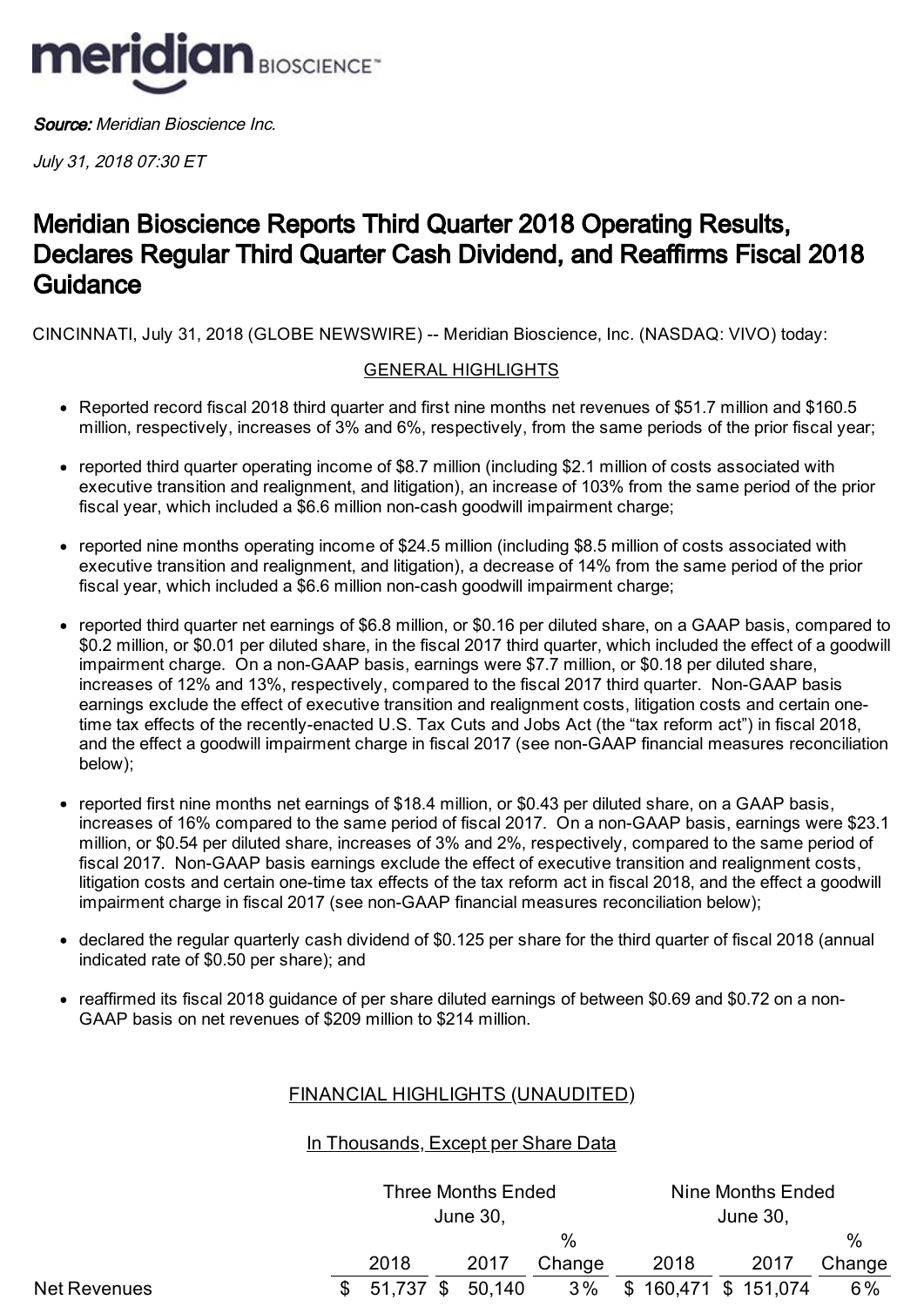| Operating Income                                                                                                                                                                                                                                                                                                               | 8,735           | 4,304 | 103%               | 24,474          | 28,575 | $-14%$ |
|--------------------------------------------------------------------------------------------------------------------------------------------------------------------------------------------------------------------------------------------------------------------------------------------------------------------------------|-----------------|-------|--------------------|-----------------|--------|--------|
| Net Earning                                                                                                                                                                                                                                                                                                                    | 6,825           | 240   | NMF <sup>(1)</sup> | 18,415          | 15,831 | 16%    |
| <b>Diluted Earnings per Share</b><br><b>Diluted Earnings per Share</b><br>excluding effect of executive<br>transition and realignment costs,<br>litigation costs and certain effects of<br>tax reform legislation (fiscal<br>2018) and goodwill impairment<br>charge (fiscal 2017) (see non-<br><b>GAAP</b> financial measures | \$<br>$0.16$ \$ | 0.01  | NMF <sup>(1)</sup> | \$<br>0.43~\$   | 0.37   | 16%    |
| reconciliation)                                                                                                                                                                                                                                                                                                                | \$<br>$0.18$ \$ | 0.16  | 13%                | \$<br>$0.54$ \$ | 0.53   | $2\%$  |

(1) Non meaningful figure.

| June 30, |                   |  |  |  |  |
|----------|-------------------|--|--|--|--|
| 2018     | 2017              |  |  |  |  |
|          |                   |  |  |  |  |
|          | \$57,930 \$55,253 |  |  |  |  |
|          | 115,778 109,188   |  |  |  |  |
|          | 51,297 55,763     |  |  |  |  |
|          | 175,127 167,549   |  |  |  |  |
|          | 253,983 245,143   |  |  |  |  |
|          |                   |  |  |  |  |

#### COMPANY COMMENTS

Jack Kenny, Chief Executive Officer, commented, "We delivered a solid quarter with top- and bottom-line growth in the third quarter. Overall revenues increased 3%, with Diagnostics revenues growing 1% in the quarter yearover-year (flat on a constant currency basis), while Life Science revenues increased 8% (7% on a constant currency basis). Non-GAAP diluted earnings per share increased \$0.02 in the quarter, from \$0.16 to \$0.18. Year-to-date Diagnostics revenues advanced 6% (4% on a constant currency basis), while Life Science revenues increased 8% (6% on a constant currency basis). Non-GAAP diluted earnings per share for the ninemonth period were \$0.54, compared to \$0.53 a year ago.

Our Diagnostics Segment performed respectably during the quarter. Product line highlights include single-digit growth in our H. pylori product line, and double-digit growth in our respiratory and Magellan lead testing product lines. This growth was largely offset by declines in our C. difficile and foodborne product lines. We are encouraged by the fiscal year-to-date revenue growth of 6% (4% on a constant currency basis). Furthermore, we remain committed to working closely with the FDA regarding the use of venous blood with Magellan's LeadCare $^\circledR$  Testing Systems. Enhancements to Magellan's quality system continue, as does work with the FDA in efforts to regain our claim for use of venous blood on the testing systems.

Our Life Science Segment continues to perform well, with our molecular and immunological reagents product lines posting revenue growth of 8% and 9%, respectively, in the quarter. Performance in Asia-Pacific markets, led by our growth efforts in China, continues to be strong with revenues in China increasing nearly 20% over the comparable quarter of the prior fiscal year. Life Science is having a good year with revenue growth of 8% (6% on a constant currency basis) year-to-date and is progressing with the reorganization of its commercial units to better leverage the full Life Science menu to customers.

We recently submitted our de novo 510(k) for *illumi*gene CMV to the FDA, and we expect to launch our *illumi*gene CMV, the first molecular test to detect cytomegalovirus in newborns, in early calendar year 2019. We continue to work on our H. pylori/Clarithromycin resistance assay and have identified improvements that we believe will enhance the workflow and the cost effectiveness of the test for the customer. In light of these changes, we are reevaluating our clinical trial dates. We are making modifications to our Curian™ offering, which leverages both optical and fluorescent technologies. We believe these modifications will accelerate adoption with an expanded menu of multiple assays, and Curian is now expected to launch in early calendar year 2020.

We have been focused on streamlining the organization and consolidating activities within our two segments, Diagnostics and Life Science. These efforts are starting to yield savings and efficiencies, which we intend to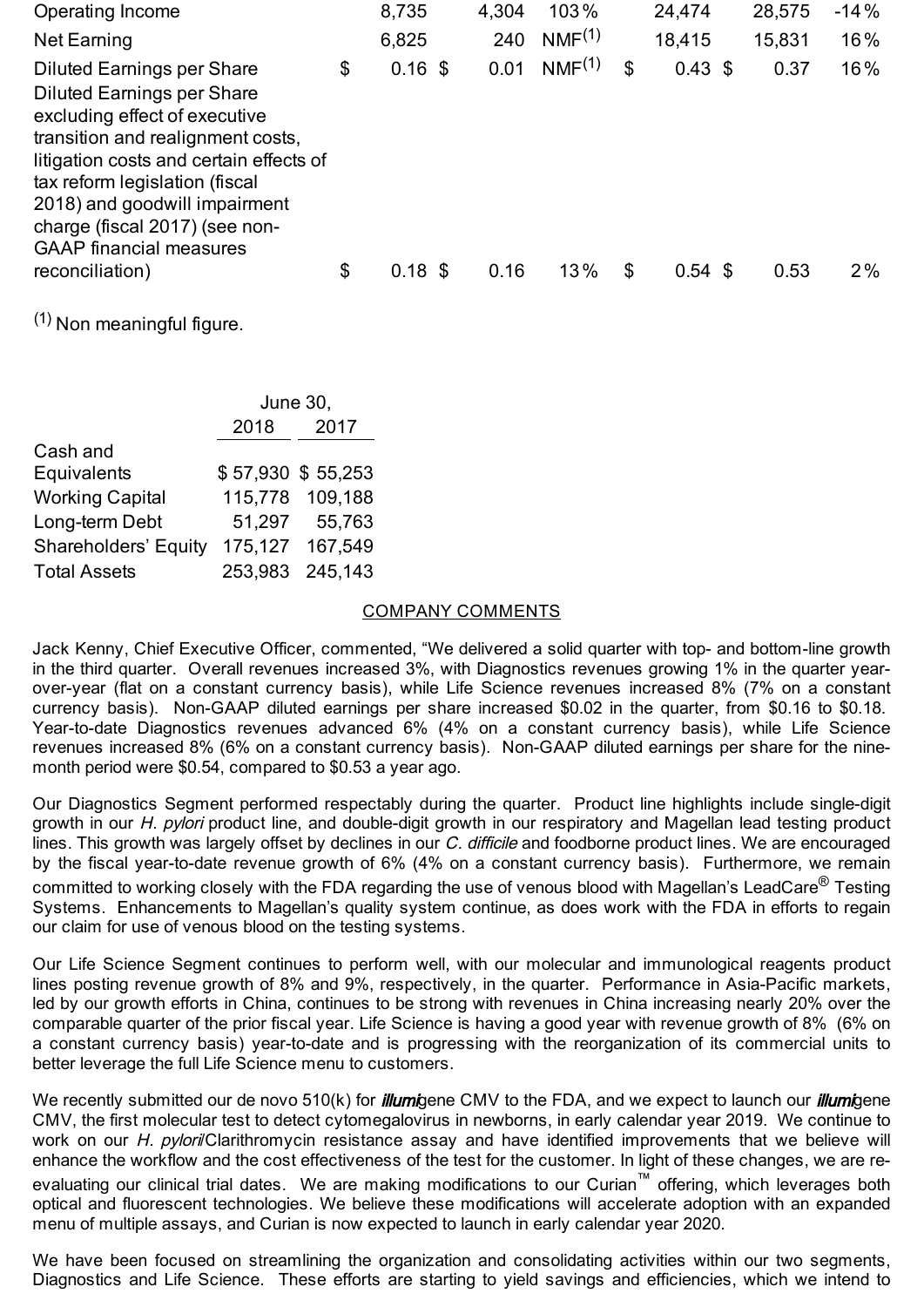reinvest in the business. We continue to look at opportunities to further improve operational efficiencies across the business. Additionally, we are evaluating and pursuing opportunities to improve and expand our competitive position in both the Diagnostics and Life Science segments. Our research and development program is a critical element of this effort and we are currently evaluating all aspects of our R&D program and are committed to increasing its effectiveness. We look forward to sharing the core results of this process in the fall."

Mr. Kenny continued, "As we enter the fourth quarter of fiscal 2018, both our Diagnostics and Life Science segments remain on track to perform in-line with expectations. We are reaffirming our revised fiscal 2018 guidance. Looking ahead to fiscal 2019 and beyond, we remain enthusiastic about the prospects for Meridian as we prepare to move forward on a clear growth strategy."

## TAX REFORM IMPACT

Our GAAP net earnings for the year include the effects of the U.S. Tax Cuts and Jobs Acts (the "tax reform act") signed into law during December 2017. Included therein are (i) a benefit of approximately \$2.4 million (\$0.05 per diluted share) primarily related to the re-measurement of our U.S. net deferred tax liabilities (\$1.7 million, or \$0.04 per diluted share, in the first quarter and \$0.7 million, or \$0.02 per diluted share, in the third quarter); and (ii) a provisional charge of approximately \$850,000 (\$0.02 per diluted share) in the first quarter for the mandatory U.S. repatriation transition tax. Excluding these items, we are estimating our effective tax rate to be in the range of 27% to 28% on a normalized basis during fiscal 2018. Approximately 25% of our cash is held outside of the U.S. At this time, we do not expect to repatriate large amounts of cash.

Looking to fiscal 2019 and beyond, upon completing strategic planning activities this summer, we will determine the extent to which future savings resulting from tax reform will be utilized to increase R&D spending and for other initiatives, such as to fund increases in entry level wages.

## CASH DIVIDEND MATTERS

The Board of Directors declared the regular quarterly cash dividend of \$0.125 per share for the third quarter ended June 30, 2018. The dividend is payable on August 20, 2018 to shareholders of record as of the close of business on August 10, 2018. Guided by the Company's policy of setting a payout ratio of between 75% and 85% of each fiscal year's expected net earnings, the actual declaration and amount of dividends will be determined by the Board of Directors in its discretion based upon its evaluation of earnings on both a GAAP and non-GAAP basis, cash flow requirements and future business developments, including any acquisitions and other factors deemed relevant by the Board.

## FISCAL 2018 GUIDANCE REAFFIRMED

For the fiscal year ending September 30, 2018, management expects net revenues to be in the range of \$209 million to \$214 million, and non-GAAP net earnings per diluted share to be between \$0.69 and \$0.72 per share. Non-GAAP earnings per share for fiscal year 2018 excludes the impact of litigation costs, executive transition and realignment costs, potential future costs associated with the realignment of our organizational structure and the one-time benefit of tax reform, namely the re-measurement of deferred tax liabilities and the repatriation transition tax. Several of these excluded amounts pertain to events that have not yet occurred and are not currently possible to estimate with a reasonable degree of accuracy and could differ materially. Therefore, no reconciliation to GAAP amounts has been provided.

These per share estimates assume an increase in average shares outstanding from approximately 42.6 million at fiscal 2017 year-end to approximately 42.8 million at fiscal 2018 year-end.

The revenue and earnings guidance provided in this press release is derived from expected internal growth and does not include the impact of any acquisitions the Company may complete during fiscal 2018.

### FINANCIAL CONDITION

The Company's financial condition remains sound. At June 30, 2018, current assets were \$140.2 million compared to current liabilities of \$24.4 million, resulting in working capital of \$115.8 million and a current ratio of 5.7. Cash and equivalents were \$57.9 million, and the Company had 100% borrowing capacity under its \$30.0 million commercial bank credit facility. The Company's bank-debt obligations, all of which were incurred in connection with the 2016 acquisition of Magellan, totaled \$51.3 million as of June 30, 2018.

> INTERIM UNAUDITED OPERATING RESULTS (In Thousands, Except per Share Data)

The following table sets forth the unaudited comparative results of Meridian on a U.S. GAAP basis for the interim periods of fiscal 2018 and fiscal 2017.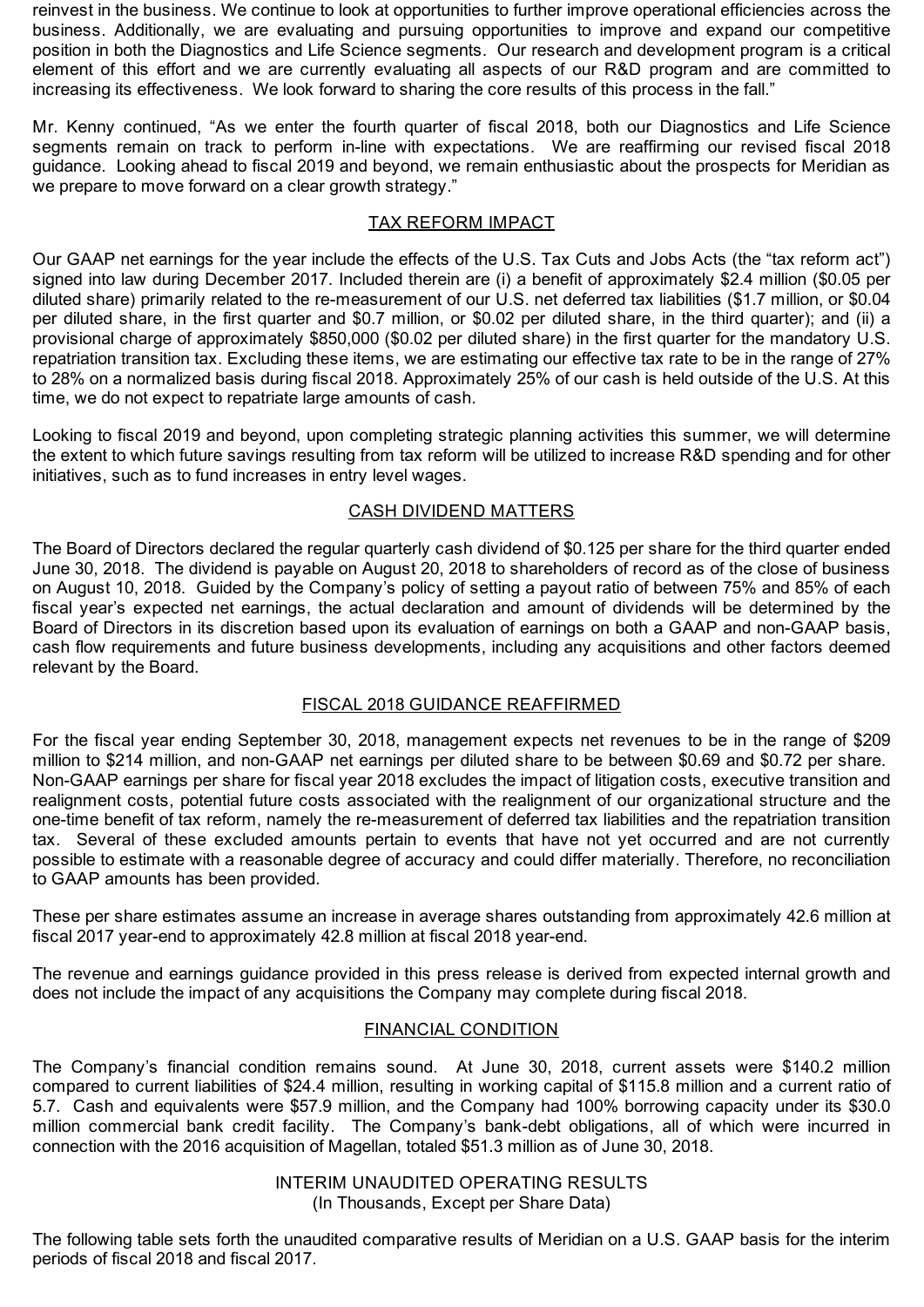|                                                               |                | <b>Three Months Ended</b> |                |        | <b>Nine Months Ended</b>  |         |                           |         |  |  |  |
|---------------------------------------------------------------|----------------|---------------------------|----------------|--------|---------------------------|---------|---------------------------|---------|--|--|--|
|                                                               |                | <b>June 30,</b>           |                |        |                           |         | <b>June 30,</b>           |         |  |  |  |
|                                                               |                | 2018                      |                | 2017   |                           | 2018    |                           | 2017    |  |  |  |
| Net revenues                                                  | $\mathbb{S}$   | 51,737                    | $\mathbb{S}$   | 50,140 | $\boldsymbol{\mathsf{S}}$ | 160,471 | $\mathcal{L}$             | 151,074 |  |  |  |
| Cost of sales                                                 |                | 19,781                    |                | 18,994 |                           | 62,160  |                           | 57,412  |  |  |  |
| Gross profit                                                  |                | 31,956                    |                | 31,146 |                           | 98,311  |                           | 93,662  |  |  |  |
| <b>Operating expenses</b>                                     |                |                           |                |        |                           |         |                           |         |  |  |  |
| Research and development                                      |                | 4,259                     |                | 3,964  |                           | 13,245  |                           | 11,512  |  |  |  |
| Selling and marketing                                         |                | 8,504                     |                | 7,961  |                           | 25,962  |                           | 23,645  |  |  |  |
| General and administrative<br><b>Executive transition and</b> |                | 8,377                     |                | 8,289  |                           | 26,155  |                           | 23,302  |  |  |  |
| realignment costs                                             |                | 913                       |                |        |                           | 5,105   |                           |         |  |  |  |
| Litigation costs                                              |                | 1,168                     |                |        |                           | 3,370   |                           |         |  |  |  |
| Goodwill impairment charge                                    |                |                           |                | 6,628  |                           |         |                           | 6,628   |  |  |  |
| Total operating expenses                                      |                | 23,221                    |                | 26,842 |                           | 73,837  |                           | 65,087  |  |  |  |
| Operating income                                              |                | 8,735                     |                | 4,304  |                           | 24,474  |                           | 28,575  |  |  |  |
| Other expense, net                                            |                | (115)                     |                | (358)  |                           | (972)   |                           | (780)   |  |  |  |
| Earnings before income taxes                                  |                | 8,620                     |                | 3,946  |                           | 23,502  |                           | 27,795  |  |  |  |
| Income tax provision                                          |                | 1,795                     |                | 3,706  |                           | 5,087   |                           | 11,964  |  |  |  |
| Net earnings                                                  | \$             | 6,825                     | \$             | 240    | \$                        | 18,415  |                           | 15,831  |  |  |  |
| Net earnings per basic common                                 |                |                           |                |        |                           |         |                           |         |  |  |  |
| share                                                         | $\mathfrak{S}$ | 0.16                      | $\mathfrak{S}$ | 0.01   | $\boldsymbol{\mathsf{S}}$ | 0.44    | $\mathfrak{S}$            | 0.38    |  |  |  |
| <b>Basic common shares</b>                                    |                |                           |                |        |                           |         |                           |         |  |  |  |
| outstanding                                                   |                | 42,349                    |                | 42,203 |                           | 42,307  |                           | 42,184  |  |  |  |
| Net earnings per diluted common                               |                |                           |                |        |                           |         |                           |         |  |  |  |
| share                                                         | \$             | 0.16                      | \$             | 0.01   | \$                        | 0.43    | $\boldsymbol{\mathsf{S}}$ | 0.37    |  |  |  |
| Diluted common shares<br>outstanding                          |                | 42,758                    |                | 42,593 |                           | 42,712  |                           | 42,556  |  |  |  |

The following table sets forth the unaudited segment data for the interim periods in fiscal 2018 and fiscal 2017 (in thousands).

|                                                |                           | <b>Three Months Ended</b><br>June 30, |                           |                | Nine Months Ended<br>June 30, |          |    |         |  |  |
|------------------------------------------------|---------------------------|---------------------------------------|---------------------------|----------------|-------------------------------|----------|----|---------|--|--|
|                                                |                           | 2018                                  |                           | 2017           |                               | 2018     |    | 2017    |  |  |
| Net revenues                                   |                           |                                       |                           |                |                               |          |    |         |  |  |
| <b>Diagnostics</b>                             | \$                        | 36,368                                | $\boldsymbol{\mathsf{S}}$ | 35,949         | \$                            | 113,640  | \$ | 107,529 |  |  |
| Life Science                                   |                           | 15,369                                |                           | 14,191         |                               | 46,831   |    | 43,545  |  |  |
|                                                | $\mathfrak{S}$            | 51,737                                | \$                        | 50,140         | $\mathcal{L}$                 | 160,471  | \$ | 151,074 |  |  |
| Operating Income                               |                           |                                       |                           |                |                               |          |    |         |  |  |
| Diagnostics $(1)$                              | $\boldsymbol{\mathsf{S}}$ | 7,166                                 | \$                        | 914            | \$                            | 22,926   | \$ | 17,152  |  |  |
| Life Science                                   |                           | 3,647                                 |                           | 3,388          |                               | 10,007   |    | 11,226  |  |  |
| <b>Executive Transition and</b><br>Realignment |                           |                                       |                           |                |                               |          |    |         |  |  |
| Costs, and Litigation Costs                    |                           | (2,081)                               |                           |                |                               | (8, 475) |    |         |  |  |
| Eliminations                                   |                           | 3                                     |                           | $\overline{2}$ |                               | 16       |    | 197     |  |  |
|                                                | \$                        | 8,735                                 | \$                        | 4,304          | \$                            | 24,474   | \$ | 28,575  |  |  |

 $(1)$  Fiscal 2017 periods include a goodwill impairment charge of \$6.6 million.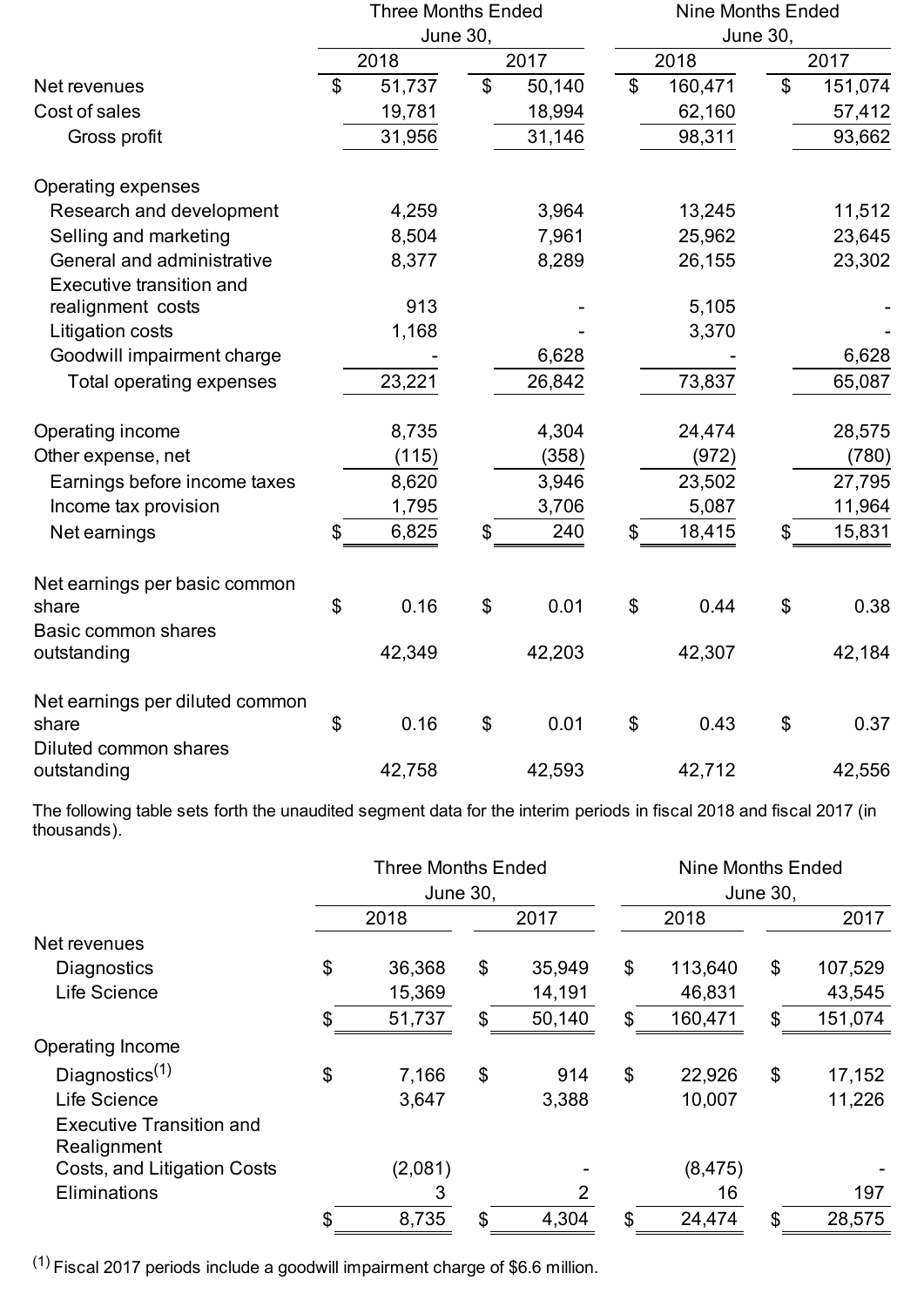#### NON-GAAP FINANCIAL MEASURES

In this press release, we have supplemented our reported GAAP financial information with information on net earnings, basic earnings per share and diluted earnings per share excluding the effects of executive transition and realignment costs, litigation costs, goodwill impairment charge, and certain one-time tax effects of the tax reform act. We have provided in the tables below reconciliations of net earnings, basic earnings per share and diluted earnings per share, with and without the effects of these non-routine items, for the third quarters and nine month periods ended June 30, 2018 and June 30, 2017.

We believe this information is useful to an investor in evaluating our performance because:

- 1. These measures help investors to more meaningfully evaluate and compare the results of operations from period to period by removing the impacts of these non-routine items; and
- 2. These measures are used by our management for various purposes, including evaluating performance against incentive bonus achievement targets, comparing performance from period to period in presentations to our board of directors, and as a basis for strategic planning and forecasting.

These non-GAAP measures may be different from non-GAAP measures used by other companies. In addition, the non-GAAP measures are not based on any comprehensive set of accounting rules or principles. Non-GAAP measures have limitations, in that they do not reflect all amounts associated with our results as determined in accordance with U.S. GAAP. Therefore, these measures should only be used to evaluate our results in conjunction with corresponding GAAP measures.

### THIRD QUARTER AND NINE MONTH YEAR-TO-DATE GAAP TO NON-GAAP RECONCILATION TABLES (In Thousands, Except per Share Data)

|                                            | <b>Three Months</b> |        |                |               |       |                         | <b>Nine Months</b> |              |                |  |  |  |
|--------------------------------------------|---------------------|--------|----------------|---------------|-------|-------------------------|--------------------|--------------|----------------|--|--|--|
|                                            |                     |        | Ended June 30, |               |       |                         |                    |              | Ended June 30, |  |  |  |
|                                            |                     | 2018   |                | 2017          |       |                         | 2018               |              | 2017           |  |  |  |
| Net Earnings -                             |                     |        |                |               |       |                         |                    |              |                |  |  |  |
| U.S. GAAP basis                            | \$                  | 6,825  |                | \$            | 240   | \$                      | 18,415             | \$           | 15,831         |  |  |  |
| Executive transition and realignment       |                     |        |                |               |       |                         |                    |              |                |  |  |  |
| costs*                                     |                     | 685    |                |               |       |                         | 3,737              |              |                |  |  |  |
| Litigation costs*                          |                     | 864    |                |               |       |                         | 2,467              |              |                |  |  |  |
| Goodwill impairment charge                 |                     |        |                |               | 6,628 |                         |                    |              | 6,628          |  |  |  |
| One-time benefit from tax law change       |                     | (652)  |                |               |       |                         | (2, 347)           |              |                |  |  |  |
| Repatriation transition tax                |                     |        |                |               |       |                         | 854                |              |                |  |  |  |
| <b>Adjusted Earnings</b>                   | \$                  | 7,722  |                | $\$\$         | 6,868 | \$                      | 23,126             | \$           | 22,459         |  |  |  |
| Net Earnings per Basic Common Share        |                     |        |                |               |       |                         |                    |              |                |  |  |  |
| U.S. GAAP basis                            | $\mathfrak{S}$      | 0.16   |                | \$            | 0.01  | $\mathcal{L}$           | 0.44               | \$           | 0.38           |  |  |  |
| Executive transition and realignment       |                     |        |                |               |       |                         |                    |              |                |  |  |  |
| costs                                      |                     | 0.02   |                |               |       |                         | 0.09               |              |                |  |  |  |
| Litigation costs                           |                     | 0.02   |                |               |       |                         | 0.06               |              |                |  |  |  |
| Goodwill impairment charge                 |                     |        |                |               | 0.16  |                         |                    |              | 0.16           |  |  |  |
| One-time benefit from tax law change       |                     | (0.02) |                |               |       |                         | (0.06)             |              |                |  |  |  |
| Repatriation transition tax                |                     |        |                |               |       |                         | 0.02               |              |                |  |  |  |
| <b>Adjusted Basic EPS</b>                  | \$                  | 0.18   |                | $\mathcal{S}$ | 0.16  | $\mathfrak{S}$<br>$***$ | 0.55               | $\mathbb{S}$ | 0.53           |  |  |  |
| Net Earnings per Diluted Common<br>Share - |                     |        |                |               |       |                         |                    |              |                |  |  |  |
| U.S. GAAP basis                            | $\mathfrak{S}$      | 0.16   |                | \$            | 0.01  | \$                      | 0.43               | \$           | 0.37           |  |  |  |
| Executive transition and realignment       |                     |        |                |               |       |                         |                    |              |                |  |  |  |
| costs                                      |                     | 0.02   |                |               |       |                         | 0.09               |              |                |  |  |  |
| Litigation costs                           |                     | 0.02   |                |               |       |                         | 0.06               |              |                |  |  |  |
| Goodwill impairment charge                 |                     |        |                |               | 0.16  |                         |                    |              | 0.16           |  |  |  |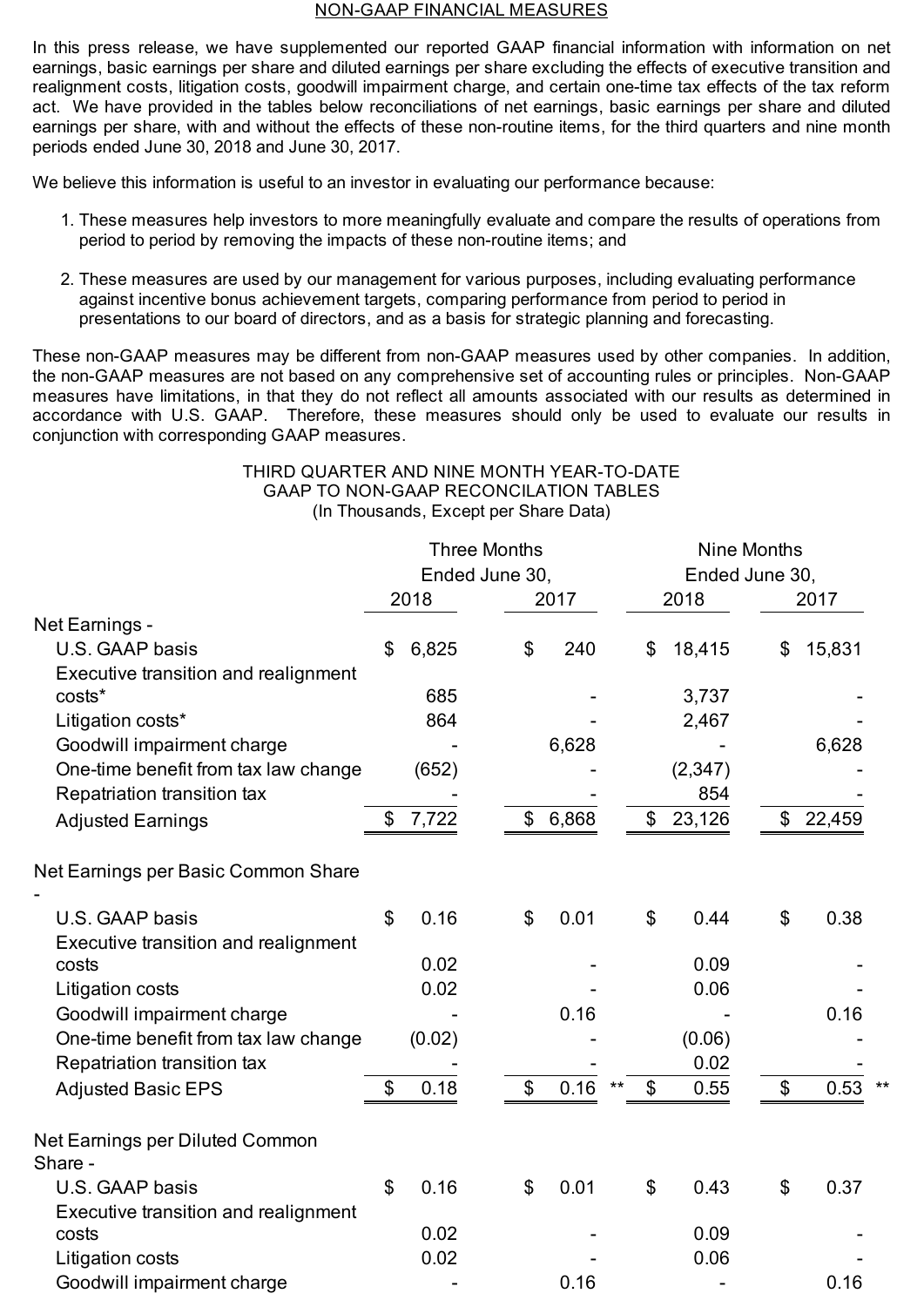| One-time benefit from tax law change | (0.02) |  | $\overline{\phantom{0}}$ |  | (0.05)    |  |        |
|--------------------------------------|--------|--|--------------------------|--|-----------|--|--------|
| Repatriation transition tax          | -      |  | -                        |  | 0.02      |  | $\sim$ |
| <b>Adjusted Diluted EPS</b>          | \$0.18 |  | $0.16$ **                |  | $0.54$ ** |  | 0.53   |

\* Net of tax.

\*\* Does not sum to total due to rounding.

## FORWARD-LOOKING STATEMENTS

The Private Securities Litigation Reform Act of 1995 provides a safe harbor from civil litigation for forward-looking statements accompanied by meaningful cautionary statements. Except for historical information, this report contains forward-looking statements within the meaning of Section 27A of the Securities Act of 1933, as amended, and Section 21E of the Securities Exchange Act of 1934, which may be identified by words such as "estimates", "anticipates", "projects", "plans", "seeks", "may", "will", "expects", "intends", "believes", "should" and similar expressions or the negative versions thereof and which also may be identified by their context. All statements that address operating performance or events or developments that Meridian expects or anticipates will occur in the future, including, but not limited to, statements relating to per share diluted earnings and revenue, are forward-looking statements. Such statements, whether expressed or implied, are based upon current expectations of the Company and speak only as of the date made. Specifically, Meridian's forward-looking statements are, and will be, based on management's then-current views and assumptions regarding future events and operating performance. Meridian assumes no obligation to publicly update or revise any forwardlooking statements even if experience or future changes make it clear that any projected results expressed or implied therein will not be realized. These statements are subject to various risks, uncertainties and other factors that could cause actual results to differ materially, including, without limitation, the following:

Meridian's operating results, financial condition and continued growth depends, in part, on its ability to introduce into the marketplace enhancements of existing products or new products that incorporate technological advances, meet customer requirements and respond to products developed by Meridian's competition, its ability to effectively sell such products and its ability to successfully expand and effectively manage increased sales and marketing operations. While Meridian has introduced a number of internally developed products, there can be no assurance that it will be successful in the future in introducing such products on a timely basis or in protecting its intellectual property, and unexpected or costly manufacturing costs associated with the ramp up of new products could cause actual results to differ from expectations. Meridian relies on proprietary, patented and licensed technologies. As such, the Company's ability to protect its intellectual property rights, as well as the potential for intellectual property litigation, would impact its results. Ongoing consolidations of reference laboratories and formation of multi-hospital alliances may cause adverse changes to pricing and distribution. Recessionary pressures on the economy and the markets in which our customers operate, as well as adverse trends in buying patterns from customers, can change expected results. Costs, including legal expenses, and difficulties in complying with laws and regulations, including those administered by the United States Food and Drug Administration, can result in unanticipated expenses and delays and interruptions to the sale of new and existing products, as can the uncertainty of regulatory approvals and the regulatory process. The international scope of Meridian's operations, including changes in the relative strength or weakness of the U.S. dollar, compliance with anti-corruption laws, tariffs, trade wars, and general economic conditions in foreign countries, can impact results and make them difficult to predict. One of Meridian's growth strategies is the acquisition of companies and product lines. There can be no assurance that additional acquisitions will be consummated or that, if consummated, will be successful and the acquired businesses will be successfully integrated into Meridian's operations. There may be risks that acquisitions may disrupt operations and may pose potential difficulties in employee retention, and there may be additional risks with respect to Meridian's ability to recognize the benefits of acquisitions, including potential synergies and cost savings or the failure of acquisitions to achieve their plans and objectives. Meridian cannot predict the outcome of goodwill impairment testing and the impact of possible goodwill impairments on Meridian's earnings and financial results. Meridian cannot predict the possible impact of U.S. health care legislation enacted in 2010 – the Patient Protection and Affordable Care Act, as amended by the Health Care and Education Reconciliation Act – and any modification or repeal of any of the provisions thereof initiated by Congress or the presidential administration, and any similar initiatives in other countries on its results of operations. Efforts to reduce the U.S. federal deficit, breaches of Meridian's information technology systems, and natural disasters and other events could have a materially adverse effect on Meridian's results of operations and revenues. Meridian cannot predict the outcome of changes in business strategy or plans, legal proceedings or developments. In the past, the Company has identified a material weakness in our internal control over financial reporting, which has been remediated, but the Company can make no assurances that a material weakness will not be identified in the future, which if identified and if not properly corrected, could materially adversely affect our operations and result in material misstatements in our financial statements. In addition to the factors described in this paragraph, as well as those factors identified from time to time in our filings with the Securities and Exchange Commission, Part I, Item 1A Risk Factors of our most recent Annual Report on Form 10-K contains a list and description of uncertainties, risks and other matters that may affect the Company.